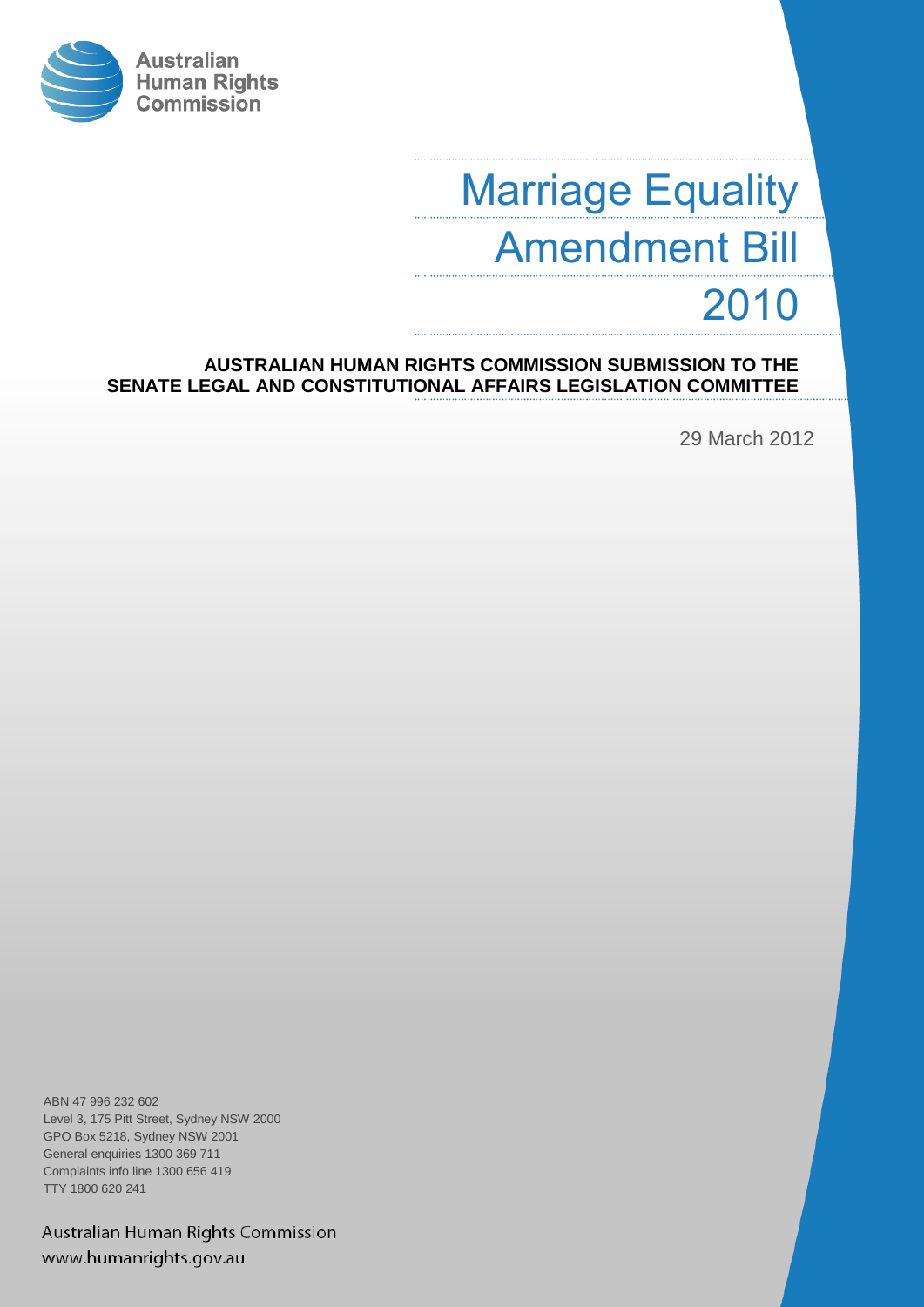#### Australian Human Rights Commission

*Submission to Senate Inquiry into the Marriage Equality Amendment Bill 2010, March 2012*

# **Table of Contents**

| 1                       |                                                                            |  |
|-------------------------|----------------------------------------------------------------------------|--|
| $\overline{2}$          |                                                                            |  |
| 3                       |                                                                            |  |
| $\overline{\mathbf{4}}$ | How does the principle of equality apply to same-sex marriage?  4          |  |
| 5                       | Same-sex relationships are recognised in many other nations on the grounds |  |
| $6\phantom{1}6$         | Are there any other ways in which same-sex relationships may be formally   |  |
| $\overline{7}$          |                                                                            |  |
| 8                       |                                                                            |  |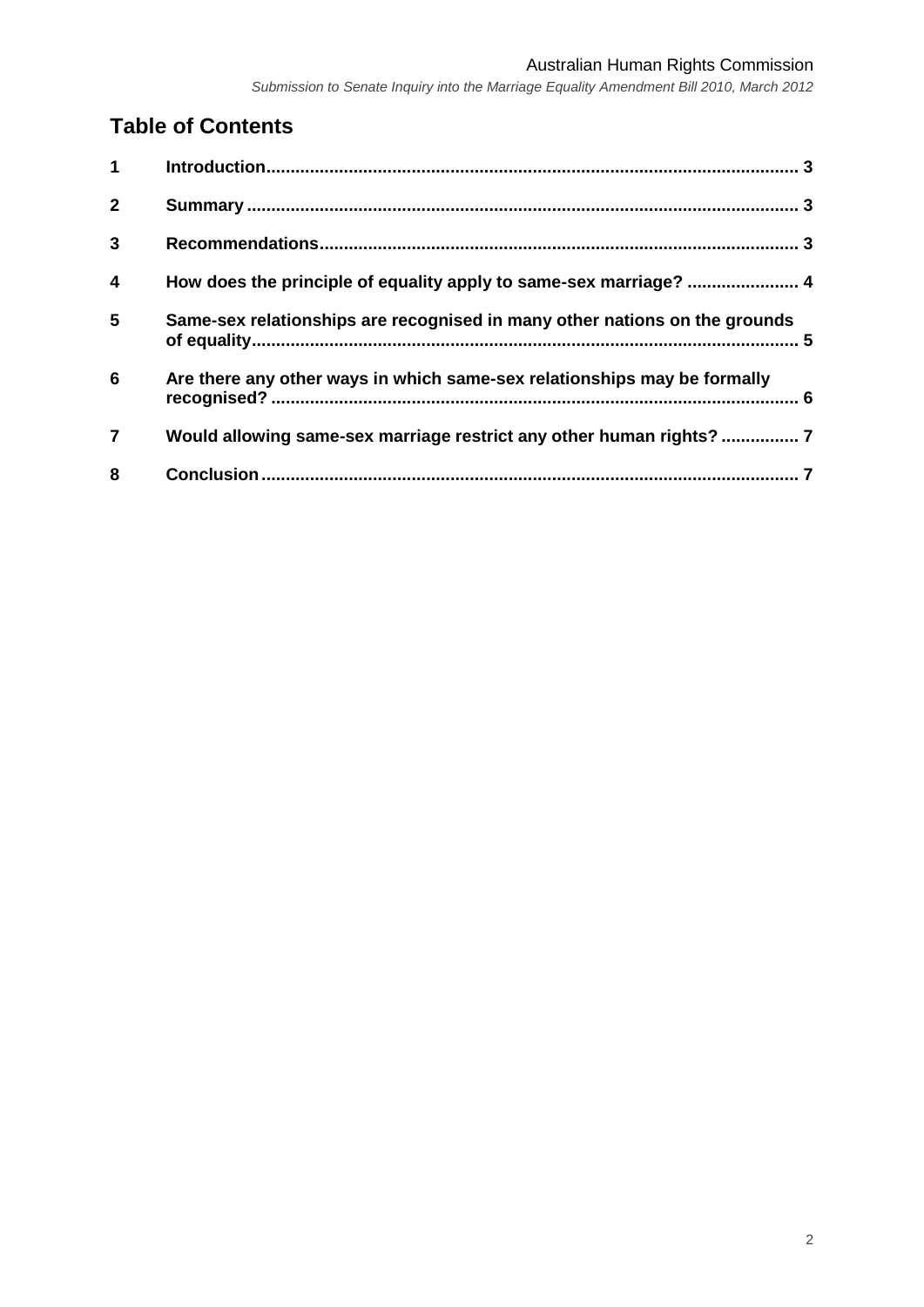# <span id="page-2-0"></span>**1 Introduction**

- 1. The Australian Human Rights Commission makes this submission to the Senate Legal and Constitutional Legislation Affairs Legislation Committee Inquiry into the Marriage Equality Amendment Bill 2010.
- 2. The Marriage Equality Amendment Bill 2010 (the Bill) was introduced in the Senate by Greens Senator Sarah Hanson-Young, and was referred to the Committee on 8 February 2012 for consideration and report. The Bill seeks to amend the *Marriage Act 1961* (Cth) (Marriage Act) to remove discriminatory references based on sexual orientation and gender identity, and allow marriage regardless of sex, sexual orientation or gender identity.
- 3. This submission is based largely on a previous submission made by the Commission to the Senate Standing Committee on Legal and Constitutional Affairs Inquiry into the Marriage Equality Amendment Bill 2009.
- 4. The Commission has also made a submission to the current Inquiry into the Marriage Equality Amendment Bill 2012 and the Marriage Amendment Bill 2012 conducted by the House of Representatives Standing Committee on Social Policy and Legal Affairs Committee, containing the same recommendations as this submission.

## <span id="page-2-1"></span>**2 Summary**

- 5. The Commission believes that formal relationship recognition should be available to same-sex couples on an equal basis with opposite-sex couples. Therefore, the Commission supports the amendments allowing the civil marriage of two people, regardless of their sex, sexuality or gender identity.
- 6. The Commission also supports the recognition in Australia of same-sex marriages entered into in other jurisdictions, as provided for in the Bill before the Inquiry.
- 7. Equality is a fundamental principle of international law. The Commission believes that a human rights analysis based on the principle of equality supports the recognition of same-sex marriage.
- 8. The 2008 reforms to remove discrimination against same-sex couples and their children from most Commonwealth legislation were significant steps towards equality for people in same-sex relationships. However, systems of formal relationship recognition are not available to same-sex couples on an equal basis. Removing the prohibition on civil marriage for same-sex couples is the next step toward their full equality with opposite-sex couples.

# <span id="page-2-2"></span>**3 Recommendations**

9. **Recommendation 1:** All forms of relationship recognition should be available to same-sex couples on an equal basis with opposite-sex couples. This includes civil marriage, which should be available to two people, regardless of their sex, sexuality or gender identity.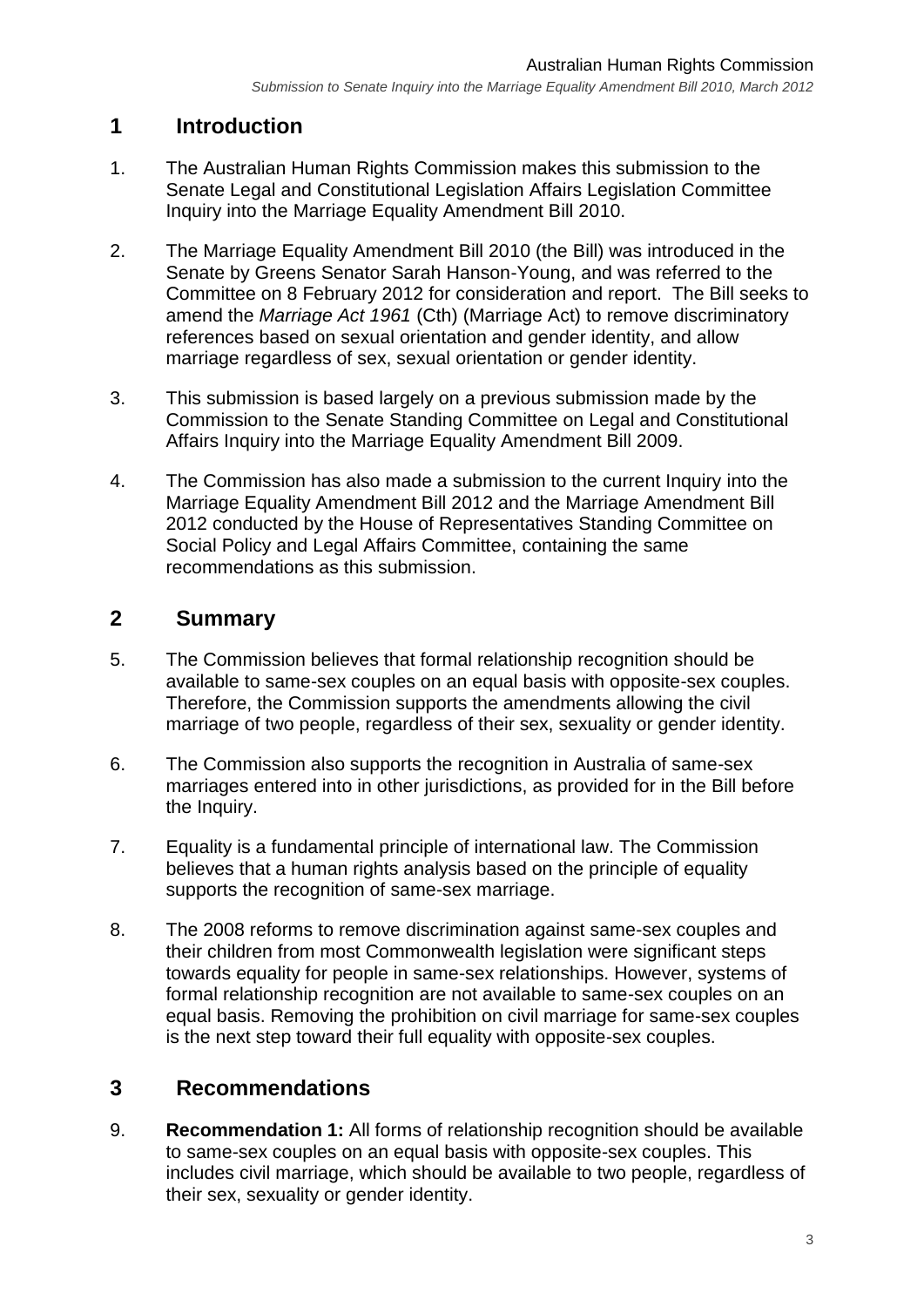10. **Recommendation 2:** Civil marriages between same-sex couples lawfully entered into in other jurisdictions should be recognised in Australia.

## <span id="page-3-0"></span>**4 How does the principle of equality apply to same-sex marriage?**

- 11. In 2008, the Commission welcomed the removal of discrimination against same-sex couples and their children from most Commonwealth legislation. These reforms followed the release of *Same-Sex: Same Entitlements*, the Commission's 2007 report of the National Inquiry into Discrimination against People in Same-Sex Relationships: Financial and Work-Related Entitlements and Benefits.
- 12. The Commission also welcomes the Australian Government's commitment to including protection from discrimination on the basis of sexual orientation and gender identity in federal law, as part of its project to consolidate federal antidiscrimination legislation.<sup>1</sup>
- 13. However, the Commission believes that the Marriage Act continues to discriminate against same-sex couples by explicitly excluding them from the opportunity to have their relationship formally recognised under federal law. Same-sex couples do not have access to relationship registration, civil unions or civil marriage under federal law.
- 14. The principle of equality requires that any formal relationship recognition available under federal law to opposite-sex couples should also be available to same-sex couples. This includes civil marriage.
- 15. The Commission also believes that the maintenance of laws that discriminate on the ground of sexuality and gender identity tend to support and perpetuate beliefs likely to lead to violence and other anti-social conduct against members of the GLBTI community.

## *4.1 Equality is a key human rights principle*

- 16. Equality is a key human rights principle. It is set out in article 26 of the *International Covenant on Civil and Political Rights* (ICCPR), which states that all people 'are equal before the law and are entitled without any discrimination to the equal protection of the law'.
- 17. The right to equality before the law guarantees equality with regard to the enforcement of the law. The right to the equal protection of the law without discrimination is directed at the legislature and requires State Parties to prohibit discrimination **and** take action to protect against discrimination.
- 18. Article 26 of the ICCPR does not specifically mention 'sexual orientation' or 'sexuality' in the prohibited grounds of discrimination. However, the phrase 'other status' has been interpreted to include 'sexual orientation'.<sup>2</sup> The United Nations Human Rights Committee (Human Rights Committee) has emphasised the obligation on all parties to the ICCPR to provide 'effective protection' against discrimination based on sexual orientation.<sup>3</sup>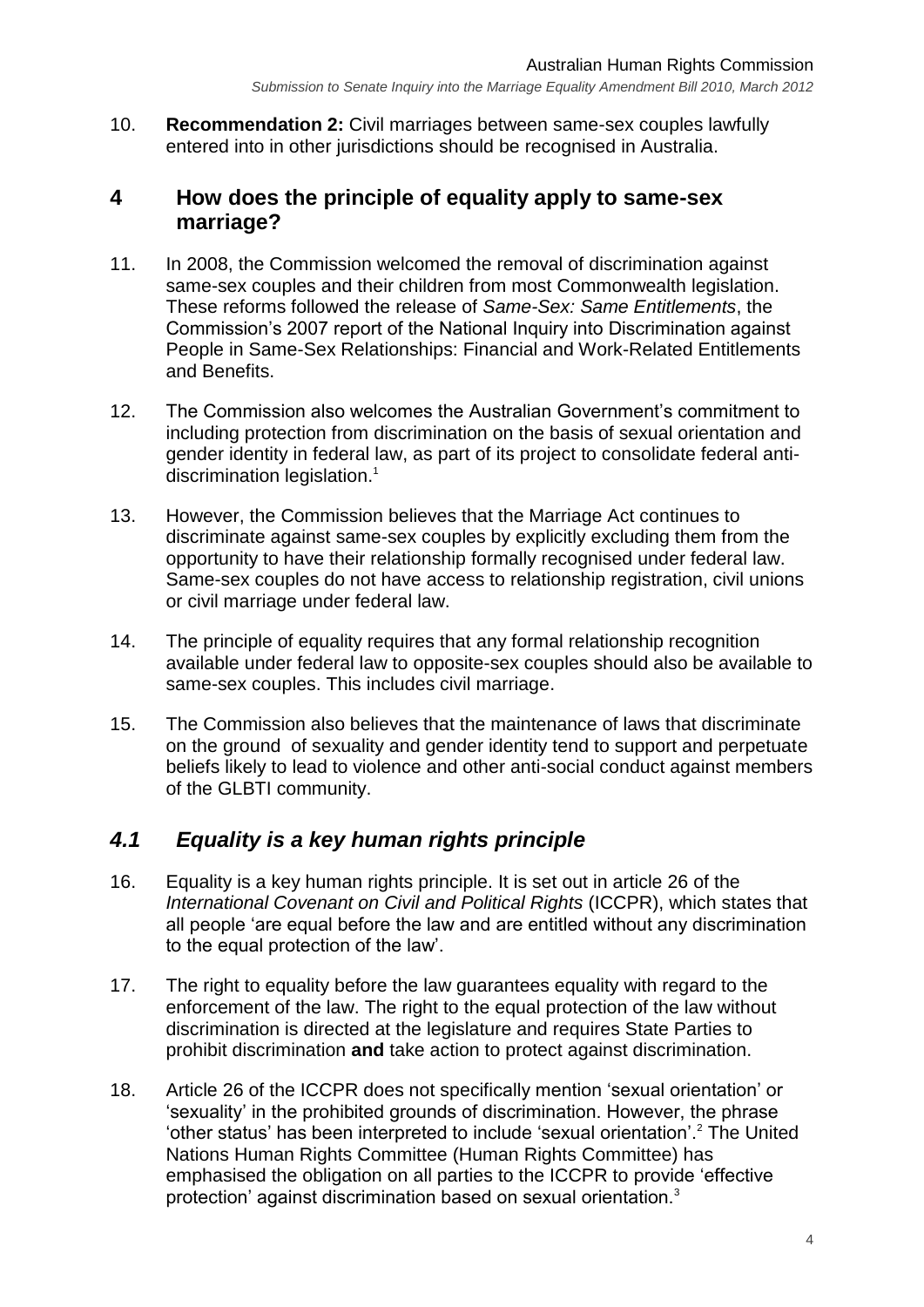19. The Human Rights Committee has considered two cases from Australia, *Toonen v Australia* and *Young v Australia*, in which it has expressed the view that one or the other of the categories of '*sex*' or '*other status*' protect people from discrimination on the basis of sexual orientation under the ICCPR.<sup>4</sup>

## *4.2 The Joslin case*

- 20. To date, the Human Rights Committee has only considered the issue of same sex marriage once, in 1999. In *Joslin v New Zealand* (*Joslin*)<sup>5</sup>, the authors claimed that failure of the *Marriage Act 1955* (NZ) to provide for same-sex marriage discriminated against them on the basis of their sex and indirectly on the basis of their sexual orientation. The authors argued that the denial of the ability to marry had 'a real adverse impact' on their lives. The authors said they were excluded from full membership of society, their relationship was stigmatised and, unlike heterosexual couples, they did not have the ability to choose whether or not to marry.
- 21. The Human Rights Committee found that 'a mere refusal to provide for marriage between homosexual couples' does not violate the State Party's obligations under the ICCPR.<sup>6</sup> This conclusion relied on article 23(2) of the ICCPR rather than article 26. Article 23(2) states that '[t]he right of men and women of marriageable age to marry and to found a family shall be recognized'.<sup>7</sup>
- 22. However, Joslin does not prevent the recognition of same-sex marriage. It merely concludes that the ICCPR does not impose a positive obligation on states to do so.

#### <span id="page-4-0"></span>**5 Same-sex relationships are recognised in many other nations on the grounds of equality**

- 23. There is an increasing international trend towards the recognition of same-sex marriage. The countries now fully recognizing same-sex marriage include Argentina, Belgium, Canada, Iceland, Mexico, the Netherlands, Norway, Portugal, South Africa, Spain, Sweden, and several states in the USA.<sup>8</sup>
- 24. Some commentators have suggested that the views of the Human Rights Committee may evolve with State practice. For example, Joseph has noted that at the time of *Joslin* only one nation, the Netherlands, recognised same sex marriages. In those circumstances, the Human Rights Committee was unwilling to look beyond article 23(2) to derive a guarantee of same sex marriage rights from other ICCPR provisions'. 9 This situation has now changed and there is a trend towards the judicial and legislative recognition of same-sex marriage.
- 25. For example, in *Minister of Home Affairs v Fourie; Lesbian and Gay Equality Project v Minister of Home Affairs (Fourie)*<sup>10</sup>, the South African Constitutional Court declined to follow the approach of the Human Rights Committee.<sup>11</sup> The Court also said the reference to the right of men and women to marry in article 16(1) of the *Universal Declaration of Human Rights* was 'descriptive of an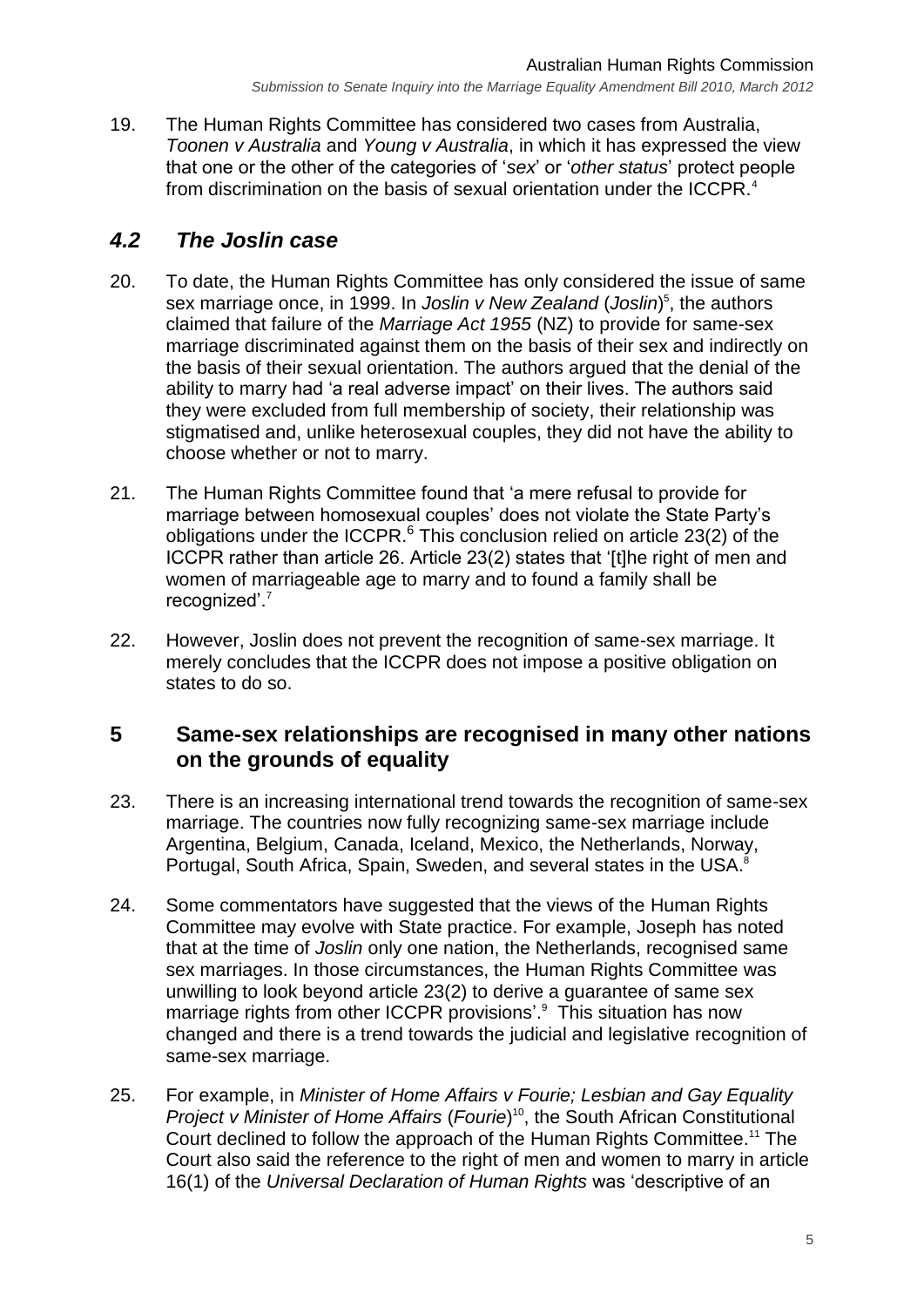assumed reality, rather than prescriptive of a normative structure for all time<sup>112</sup> before observing 'rights, by their nature, will atrophy if they are frozen'.<sup>13</sup>

26. In his leading judgment Sachs J stated [at 72]:

If heterosexual couples have the option of deciding whether to marry or not, so should same-sex couples have the choice as whether to seek to achieve a status and a set of entitlements and responsibilities on a par with those enjoyed by heterosexual couples. It follows that, **given the centrality attributed to marriage and its consequences in our culture, to deny same-sex couples a choice in this respect is to negate their right to selfdefinition in a most profound way**. [footnotes omitted, emphasis added]

- 27. In another example, in 2003 the Ontario and British Columbia Courts of Appeal held that it was unconstitutional to deny same-sex couples the right to marry.<sup>14</sup> In *Halpern v Canada*, the exclusion of same-sex couples from a fundamental societal institution was found to be a violation of the right to equality. The Court declared the existing common law definition of marriage invalid to the extent that it refers to 'one man and one woman' and to reformulate the definition of marriage as the 'the voluntary union for life of two *persons* to the exclusion of all others'. 15
- 28. The Commission, therefore, believes that the principle of equality as set out in article 26 of the ICCPR supports the recognition of same-sex marriage.

## <span id="page-5-0"></span>**6 Are there any other ways in which same-sex relationships may be formally recognised?**

- 29. The Commission acknowledges that some jurisdictions have preferred to recognise same-sex relationships through civil union schemes. Schemes such as these exist in Andora, Croatia, the Czech Republic, Denmark, Finland, France, Germany, Greenland, Hungary, Italy, Luxembourg, New Zealand, Slovenia, Switzerland, the United Kingdom and Uruguay.<sup>16</sup> In some jurisdictions civil unions or relationship registration systems were introduced prior to the introduction of same-sex marriage, for example Norway and the Netherlands.
- 30. In Australia, the current approach to formal recognition of same-sex couples varies between state and territory jurisdictions. Queensland, Tasmania and the ACT have civil union schemes through which couples may have an official ceremony. These three jurisdictions also provide mechanisms for recognising civil unions entered into in other states and other countries.<sup>17</sup> New South Wales has a relationship registration scheme which recognises civil unions entered into in other states.<sup>18</sup> However, there is no allowance for an official ceremony. Victoria also has a relationship registration scheme, although it does not recognise civil unions entered into in other states, and does not allow for an official ceremony.<sup>19</sup> In South Australia, the Northern Territory and Western Australia, same-sex couples can only be recognised as a de-facto partnership – these jurisdictions do not, as yet, have civil union or relationship registration schemes.<sup>20</sup>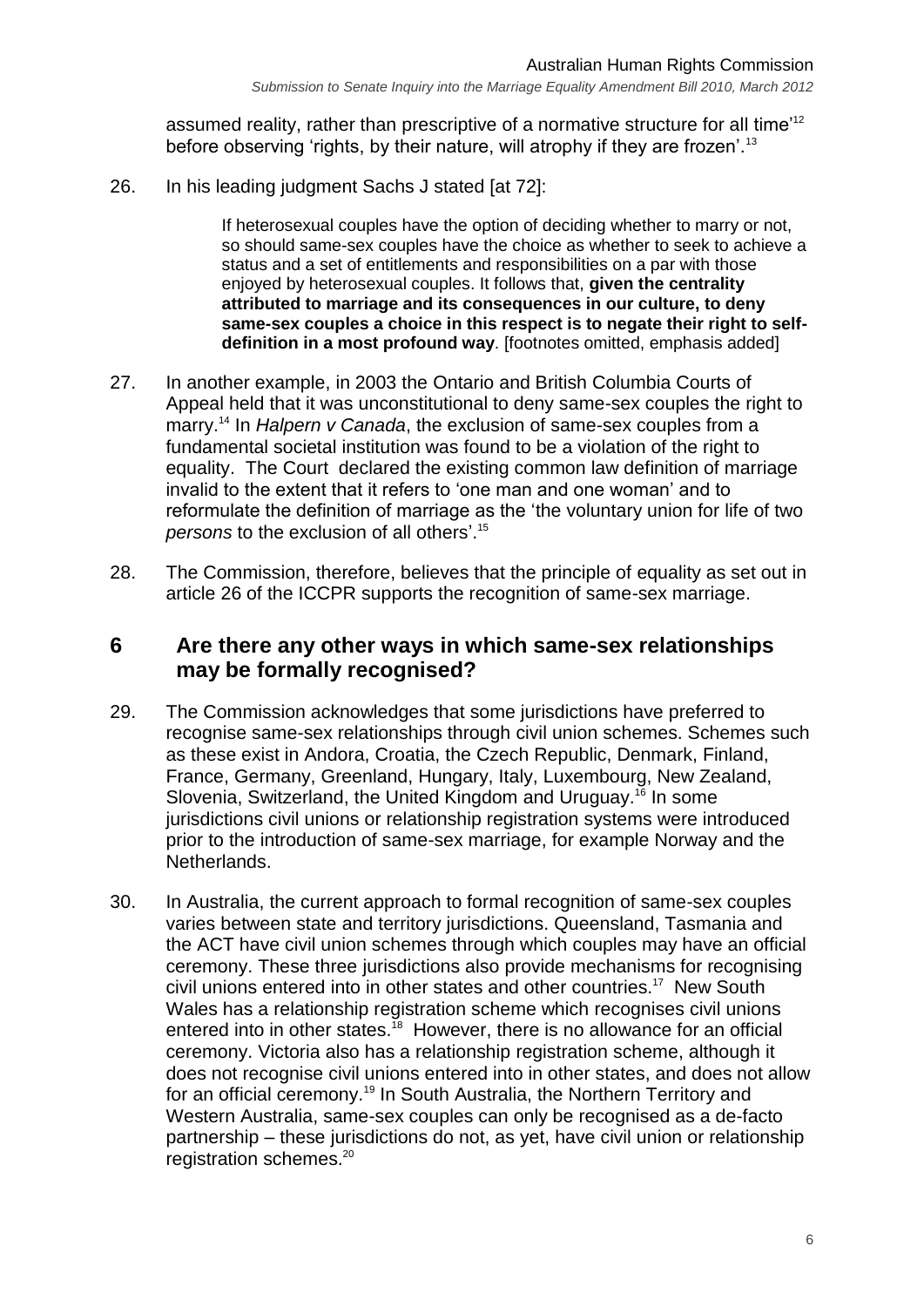- 31. This inconsistency in the recognition of same-sex relationships in the states and territories reinforces the need for federal legislative changes.
- 32. The Commission does not believe that a civil union scheme alone either in each of the states or territories, or at the federal level – would provide samesex couples with full equality. In the absence of a right to civil marriage for same-sex couples, a civil union scheme would continue to reinforce the different value placed on relationships between opposite-sex and same-sex couples.
- 33. However, should a civil union scheme be established in any jurisdiction, it should be open to both same-sex and opposite-sex couples. This is because the principle of equality requires that any form of relationship recognition be equally available to same-sex couples.

#### <span id="page-6-0"></span>**7 Would allowing same-sex marriage restrict any other human rights?**

- 34. It is important to note that supporting same-sex marriage need not, and does not, raise any conflict between the right to equality and the right to freedom of religion. Currently the Marriage Act does not require any religious minister to marry any person contrary to its religious tenets, and the amendments in the Bill would not affect this position.
- 35. The proposed amendments to the Marriage Act would provide same-sex couples with access to civil marriage only.<sup>21</sup> The Marriage Act need not require any religious institution to marry two people of the same sex if that is against the tenets of that institution. The South African Constitutional Court has directly addressed this issue in *Fourie*. <sup>22</sup> It has also been addressed in Canada by the British Columbia Court of Appeal.<sup>23</sup> There is nothing in the Canadian *Civil Marriage Act 2005* (Can) that impairs the freedom of officials or religious groups to refuse to perform marriages not in accordance with their religious beliefs.

# <span id="page-6-1"></span>**8 Conclusion**

- 36. The Commission believes that the fundamental human rights principle of equality means that civil marriage should be available, without discrimination, to all couples, regardless of sex, sexuality or gender identity. Consequently the Commission fully supports the amendments contained in the Bill under Inquiry, to remove all discrimination on these grounds.
- 37. **Recommendation 1:** All forms of relationship recognition should be available to same-sex couples on an equal basis with opposite-sex couples. This includes civil marriage, which should be available to two people, regardless of their sex, sexuality or gender identity.
- 38. **Recommendation 2:** Civil marriages between same-sex couples lawfully entered into in other jurisdictions should be recognised in Australia.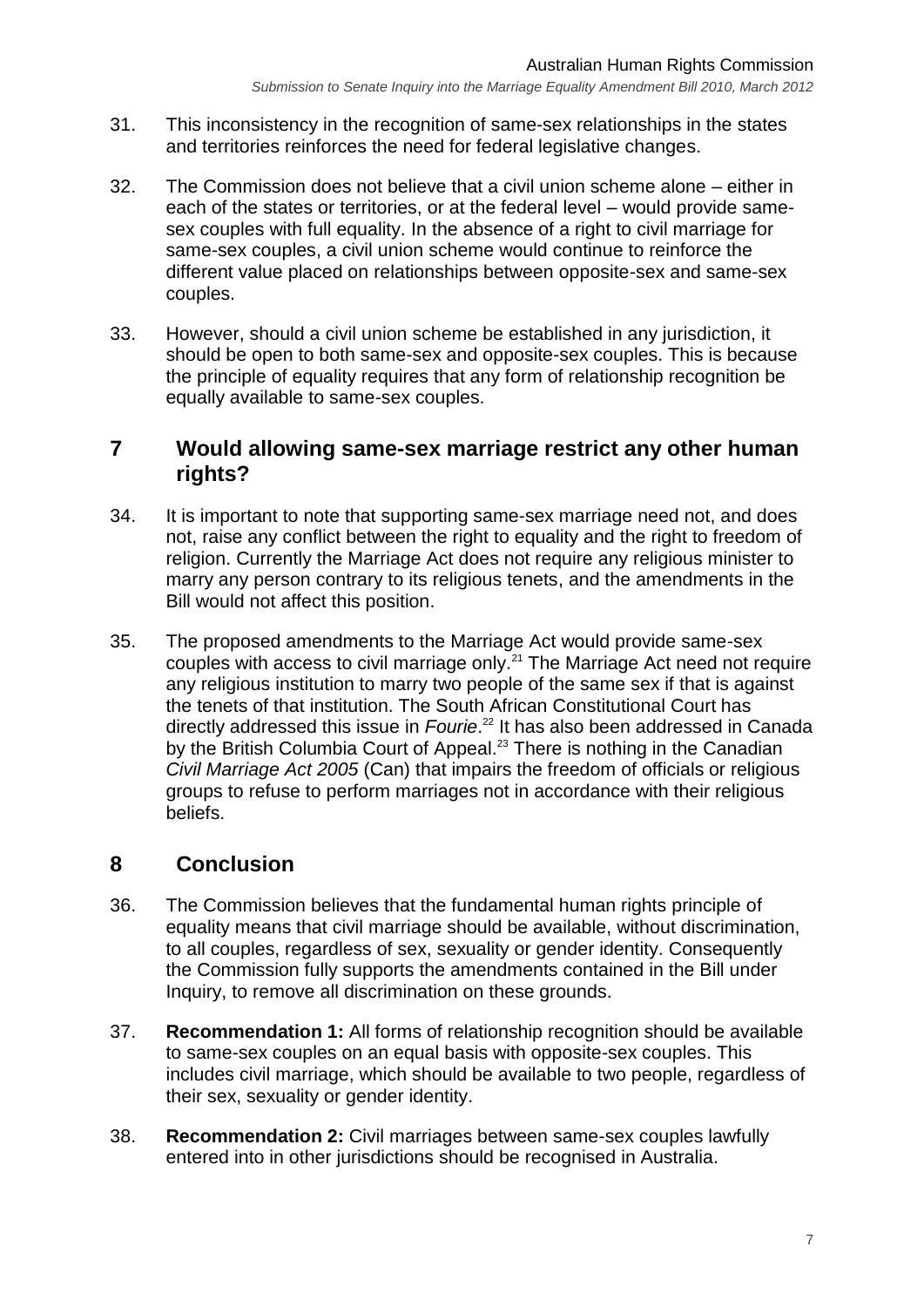[http://www.ohchr.org/EN/HRBodies/UPR/PAGES/AUSession10.aspx.](http://www.ohchr.org/EN/HRBodies/UPR/PAGES/AUSession10.aspx)

2 See generally M Nowak, *UN Covenant on Civil and Political Rights: CCPR Commentary* (1993), 623- 626. Discrimination on the grounds of sexual orientation is also prohibited under art 2(2) of the ICESCR: ESCR Committee, General Comment 18, (2005), [12(b)(i)], in *Compilation of General Comments and General Recommendations Adopted by Human Rights Treaty Bodies*, UN Doc HRI/GEN/1/Rev.8 (2006),151. See also ESCR Committee, General Comment 14, (2000), [18], in *Compilation of General Comments and General Recommendations Adopted by Human Rights Treaty Bodies*, UN Doc HRI/GEN/1/Rev.8 (2006), 91. The Committee on the Rights of the Child has also indicated that the *Convention on the Rights of the Child* (CRC) prohibits discrimination on the grounds of sexual orientation: Committee on the Rights of the Child, General Comment 3, (2003), [6], in *Compilation of General Comments and General Recommendations Adopted by Human Rights Treaty Bodies*, UN Doc HRI/GEN/1/Rev.8 (2006), 365.

<sup>3</sup> Concluding observations of the UNHRC: *El Salvador*, CCPR/CO/78/SLV (2003), [16]; Concluding observations of the UNHRC: *Philippines*, CCPR/CO/79/PHL (2003) at [18]; Concluding observations of the UNHRC: *United Kingdom of Great Britain and Northern Ireland (Hong Kong)*, CCPR/C/79/Add.57 (1995), [13]; Concluding observations of the UNHRC: *Poland*,

CCPR/C/79/Add.110 (1999), [23].

 $\overline{a}$ 

5 (902/1999) UN Doc. CCPR/C/75/D/902/1999.

 $6$  UN Doc. CCPR/C/75/D/902/1999 [8.2]-[8.3].

 $<sup>7</sup>$  On the right to marry, a recent case in the European Court of Human Rights found that Austria did</sup> not breach Article 12 of the European Convention of Human Rights (the right to marry) by not allowing a same-sex couple to marry: *Schalk and Kopf v. Austria* [2010] ECHR 30141/04. 8 States in the USA which recognise same-sex marriage include: Connecticut

Iowa, Massachusetts, New Hampshire, Vermont, New York, Washington D.C.

http://www.australianmarriageequality.com/international.htm#United\_States\_of\_America

9 S Joseph 'Human Rights Committee: Recent Cases', (2003) 3(1) *Human Rights Law Review* 91-103, 102. It is arguable that the right of men and women to marry in article 23 should be interpreted in light of article 21, which provides for the principle of equal treatment and non-discrimination in respect of ICCPR rights, and article 26, which provides the broader right to equality and non-discrimination on the basis of sexuality.

<sup>10</sup> CCT60/04; CCT10/05.

<sup>11</sup> CCT60/04; CCT10/05 [99]-[105].

<sup>12</sup> CCT60/04; CCT10/05 [100].

<sup>13</sup> CCT60/04; CCT10/05 [102].

<sup>14</sup> *Halpern v Canada (A-G)* [2003] 65 OR (3d) 161 (CA); *Barbeau v British Columbia (A-G)* 2003 BCCA 251.

<sup>15</sup> *Halpern v Canada*, [148].

<sup>16</sup> See Australian Marriage Equality,

[http://www.australianmarriageequality.com/international.htm#Rest\\_of\\_World](http://www.australianmarriageequality.com/international.htm#Rest_of_World) (viewed 2 March 2012). <sup>17</sup> Clause 4, *Civil Partnerships Regulation 2012* (Qld); *Section 65A, Relationships Act 2003* (Tas);

Clause 4, *Civil Partnerships Regulation 2010* (ACT).

<sup>18</sup> Clause 4, *Relationships Register Regulation 2010* (NSW).

<sup>&</sup>lt;sup>1</sup> See, for example, Australia's appearance before the UN Human Rights Council: Human Rights Council, *Draft report of the Working Group on the Universal Periodic Review: Australia*,10th session (2011), Geneva, A/HRC/WG.6/10/L.8, pp 6-7. At:

<sup>4</sup> Neither case clarifies whether the prohibited discrimination is on the basis of 'other status'. In *Toonen*  the United Nations Human Rights Committee found that the reference to 'sex' in Articles 2(1) and 26 of ICCPR is to be taken to include 'sexual orientation'. The Committee noted that '[t]he State party has sought the Committee's guidance as to whether sexual orientation may be considered an 'other status for the purposes of article 26. The same issue could arise under article 2, paragraph 1, of the Covenant' but did not answer the Australia's question and confined itself to noting that 'in its view the reference to "sex" in articles 2, paragraph 1, and 26 is to be taken as including sexual orientation'. See *Toonen v Australia,* (488/1992) UN Doc. CCPR/C/50/D/488/92, [8.7]. In *Young* the Committee found that the Committee finds that Australia had violated article 26 of the Covenant 'by denying the author a pension on the basis of his sex or sexual orientation'. *Young v Australia,* (941/2000) UN Doc. CCPR/C/78/D/941/2000, [10.4].